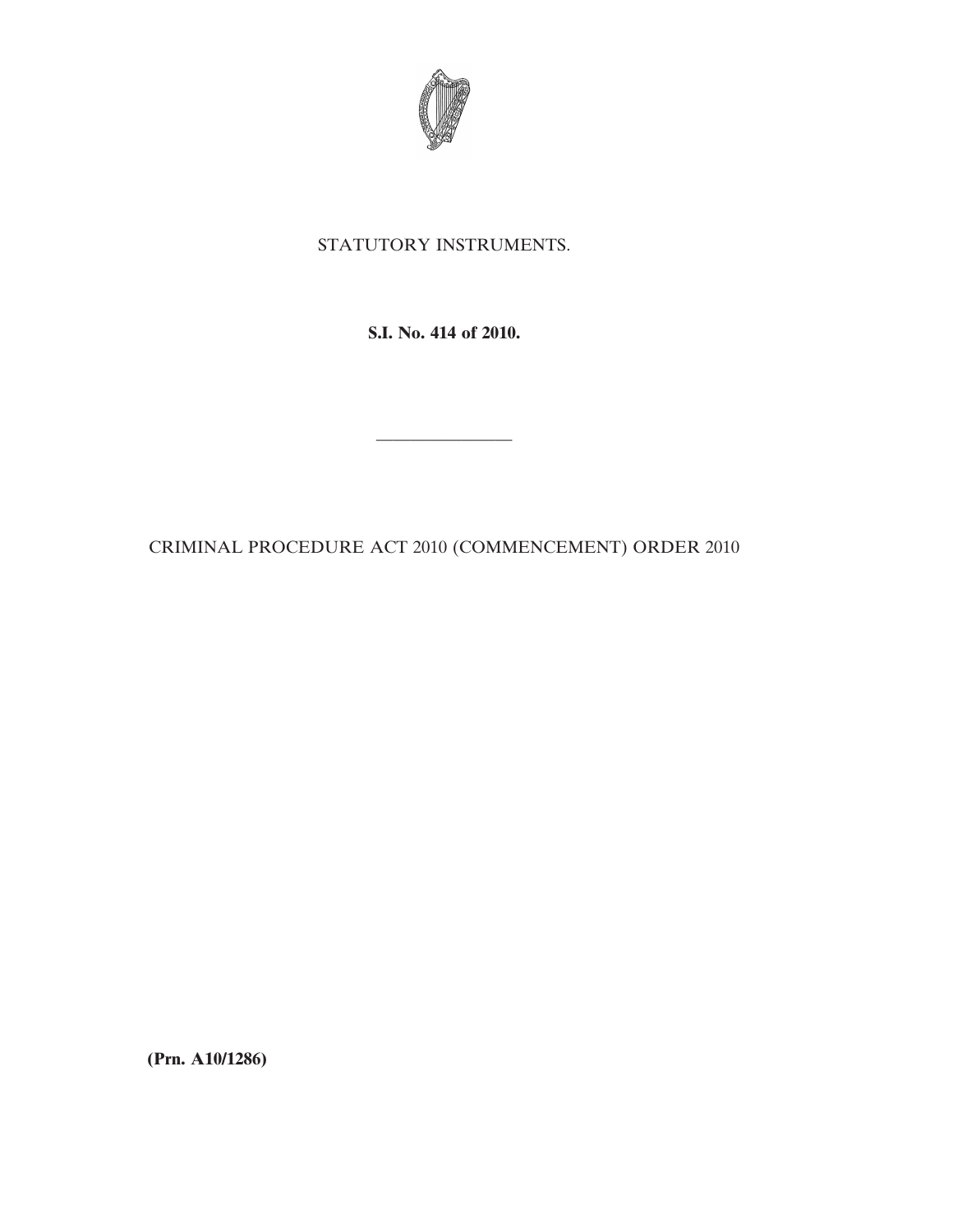CRIMINAL PROCEDURE ACT 2010 (COMMENCEMENT) ORDER 2010

I, DERMOT AHERN, Minister for Justice and Law Reform, in exercise of the powers conferred on me by section 1(2) of the Criminal Procedure Act 2010 (No. 27 of 2010), hereby order as follows:

1. This Order may be cited as the Criminal Procedure Act 2010 (Commencement) Order 2010.

2. The 1st day of September 2010 is appointed as the day on which the Criminal Procedure Act 2010 (No. 27 of 2010) shall come into operation.



GIVEN under my Official Seal, 31 August 2010.

> DERMOT AHERN, Minister for Justice and Law Reform.

*Notice of the making of this Statutory Instrument was published in "Iris Oifigiúil" of* 3*rd September*, 2010.